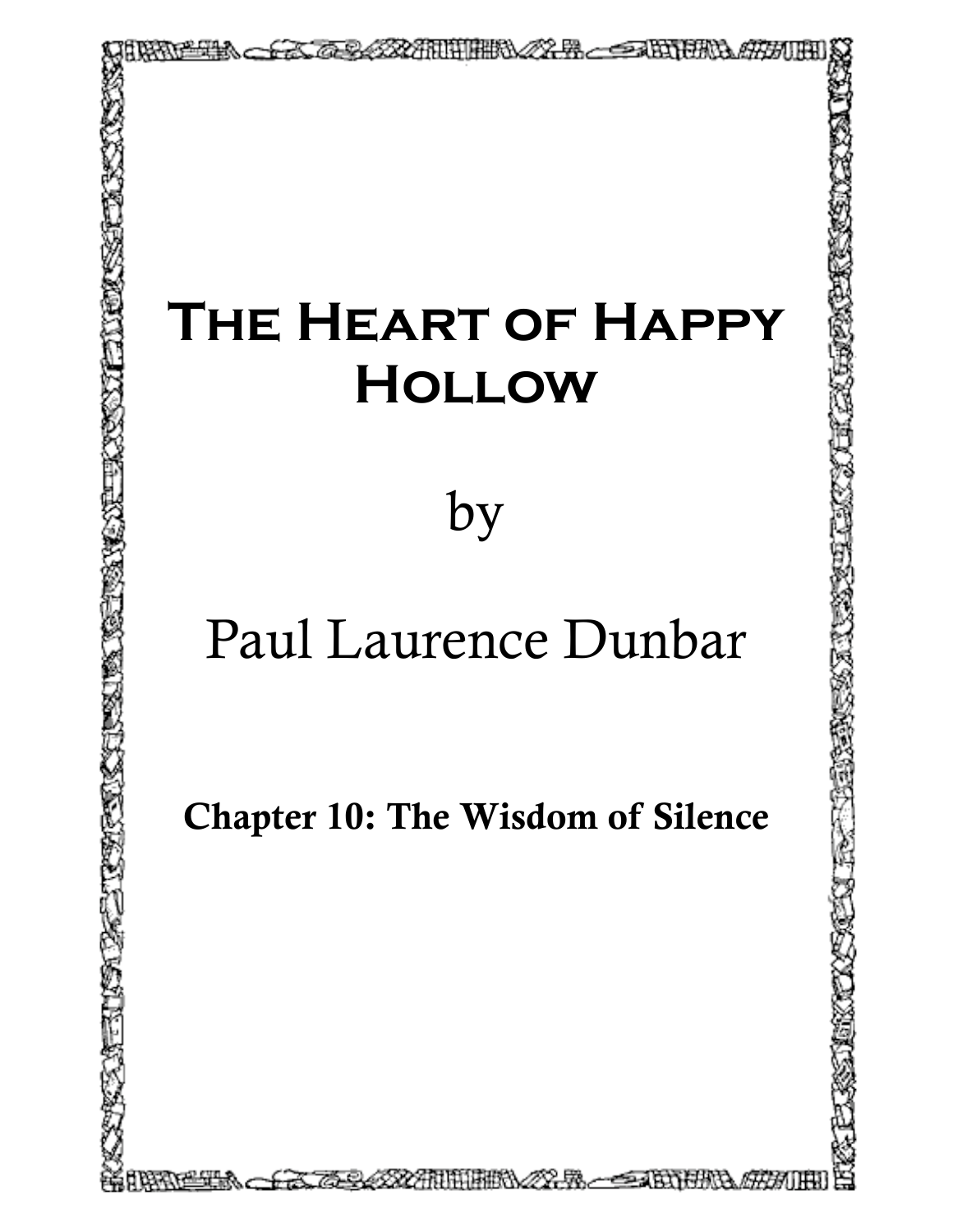Jeremiah Anderson was free. He had been free for ten years, and he was proud of it. He had been proud of it from the beginning, and that was the reason that he was one of the first to cast off the bonds of his old relations, and move from the plantation and take up land for himself. He was anxious to cut himself off from all that bound him to his former life. So strong was this feeling in him that he would not consent to stay on and work for his one–time owner even for a full wage.

To the proposition of the planter and the gibes of some of his more dependent fellows he answered, "No, suh, I's free, an' I sholy is able to tek keer o' myse'f. I done been fattenin' frogs fu' othah people's snakes too long now."

"But, Jerry," said Samuel Brabant, "I don't mean you any harm. The thing's done. You don't belong to me any more, but naturally, I take an interest in you, and want to do what I can to give you a start. It's more than the Northern government has done for you, although such wise men ought to know that you have had no training in caring for yourselves."

There was a slight sneer in the Southerner's voice. Jerry perceived it and thought it directed against him. Instantly his pride rose and his neck stiffened.

"Nemmine me," he answered, "nemmine me. I's free, an' w'en a man's free, he's free."

"All right, go your own way. You may have to come back to me some time. If you have to come, come. I don't blame you now. It must be a great thing to you, this dream—this nightmare." Jerry looked at him. "Oh, it isn't a nightmare now, but some day, maybe, it will be, then come to me."

The master turned away from the newly made freeman, and Jerry went forth into the world which was henceforth to be his. He took with him his few belongings; these largely represented by his wife and four lusty–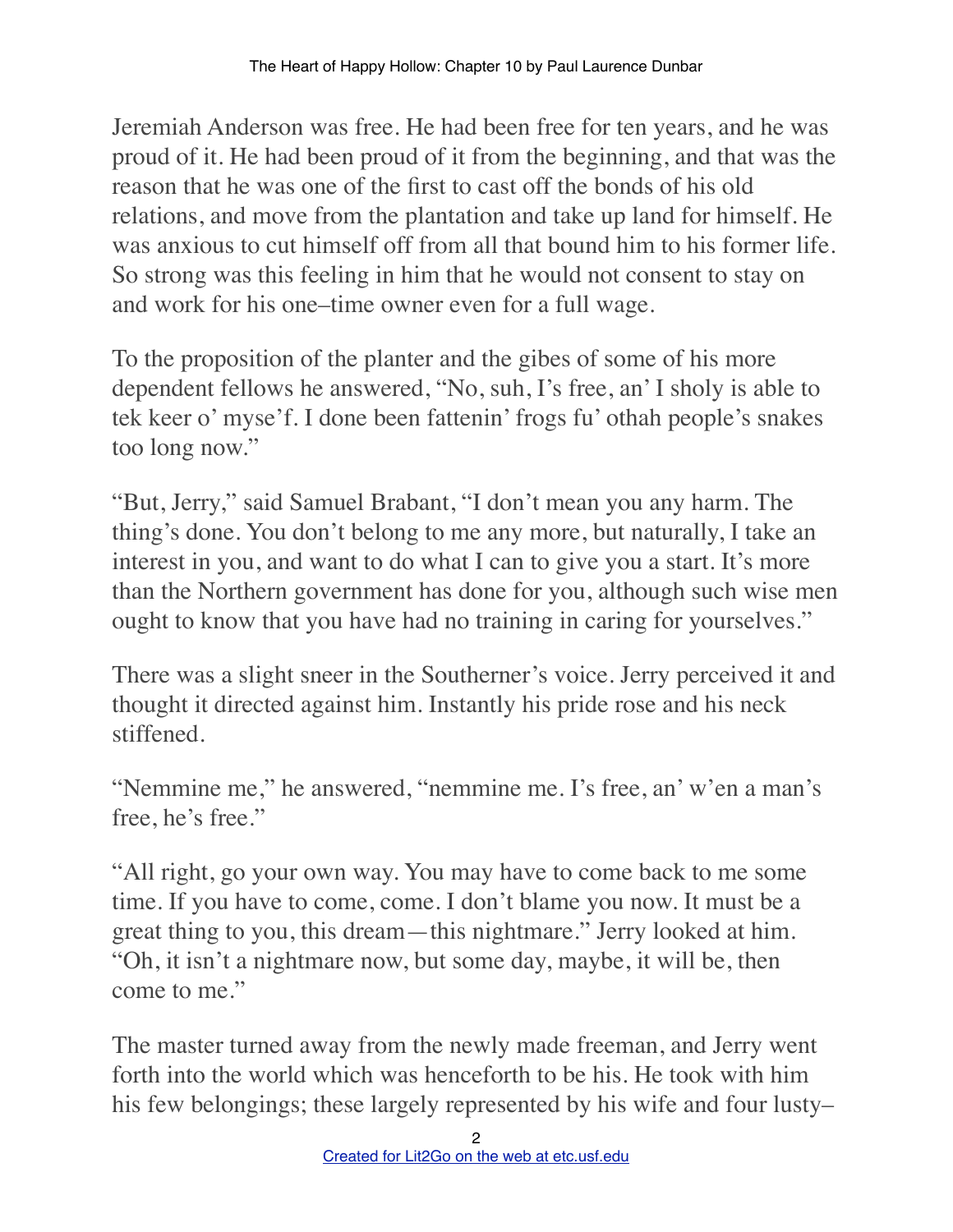eating children. Besides, he owned a little money, which he had got working for others when his master's task was done. Thus, bur'dened and equipped, he set out to tempt Fortune.

He might do one of two things—farm land upon shares for one of his short–handed neighbours, or buy a farm, mortgage it, and pay for it as he could. As was natural for Jerry, and not uncommendable, he chose at once the latter course, bargained for his twenty acres—for land was cheap then, bought his mule, built his cabin, and set up his household goods.

Now, slavery may give a man the habit of work, but it cannot imbue him with the natural thrift that long years of self–dependence brings. There were times when Jerry's freedom tugged too strongly at his easy inclination, drawing him away to idle when he should have toiled. What was the use of freedom, asked an inward voice, if one might not rest when one would? If he might not stop midway the furrow to listen and laugh at a droll story or tell one? If he might not go a–fishing when all the forces of nature invited and the jay–bird called from the tree and gave forth saucy banter like the fiery, blue shrew that she was?

There were times when his compunction held Jerry to his task, but more often he turned an end furrow and laid his misgivings snugly under it and was away to the woods or the creek. There was joy and a loaf for the present. What more could he ask?

The first year Fortune laughed at him, and her laugh is very different from her smile. She sent the swift rains to wash up the new planted seed, and the hungry birds to devour them. She sent the fierce sun to scorch the young crops, and the clinging weeds to hug the fresh greenness of his hope to death. She sent—cruellest jest of all—another baby to be fed, and so weakened Cindy Ann that for many days she could not work beside her husband in the fields.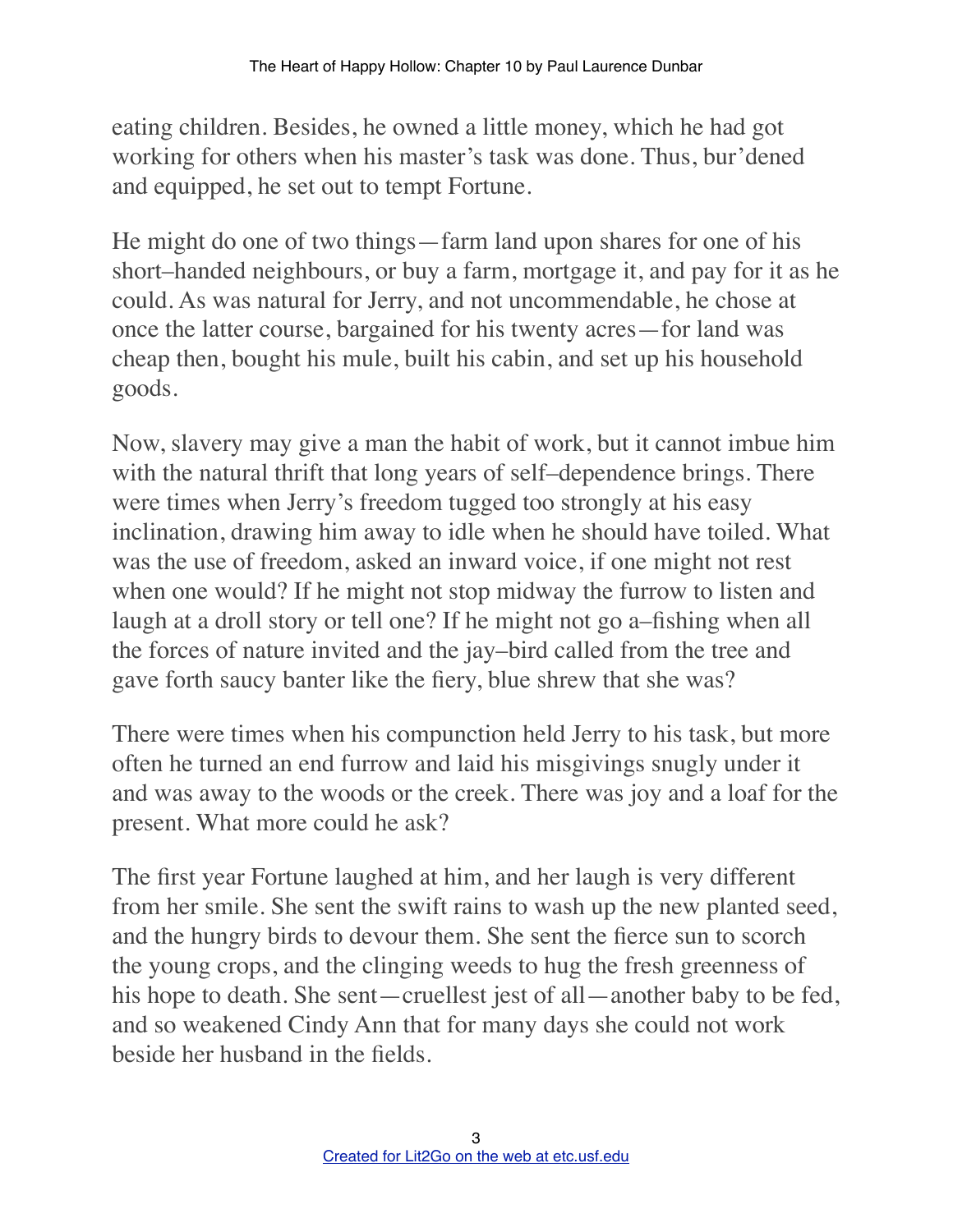Poverty began to teach the unlessoned delver in the soil the thrift which he needed; but he ended his first twelve months with barely enough to eat, and nothing paid on his land or his mule. Broken and discouraged, the words of his old master came to him. But he was proud with an obstinate pride and he shut his lips together so that he might not groan. He would not go to his master. Anything rather than that.

In that place sat certain beasts of prey, dealers, and lenders of money, who had their lairs somewhere within the boundaries of that wide and mysterious domain called The Law. They had their risks to run, but so must all beasts that eat flesh or drink blood. To them went Jerry, and they were kind to him. They gave him of their store. They gave him food and seed, but they were to own all that they gave him from what he raised, and they were to take their toll first from the new crops.

Now, the black had been warned against these same beasts, for others had fallen a prey to them even in so short a time as their emancipation measured, and they saw themselves the re–manacled slaves of a hopeless and ever–growing debt, but Jerry would not be warned. He chewed the warnings like husks between his teeth, and got no substance from them.

Then, Fortune, who deals in surprises, played him another trick. She smiled upon him. His second year was better than his first, and the brokers swore over his paid up note. Cindy Ann was strong again and the oldest boy was big enough to help with the work.

Samuel Brabant was displeased, not because he felt any malice toward his former servant, but for the reason that any man with the natural amount of human vanity must feel himself agrieved just as his cherished prophecy is about to come true. Isaiah himself could not have been above it. How much less, then, the uninspired Mr. Brabant, who had his "I told you so," all ready. He had been ready to help Jerry after giving him admonitions, but here it was not needed. An unused "I told you so," however kindly, is an acid that turns the milk of human kindness sour.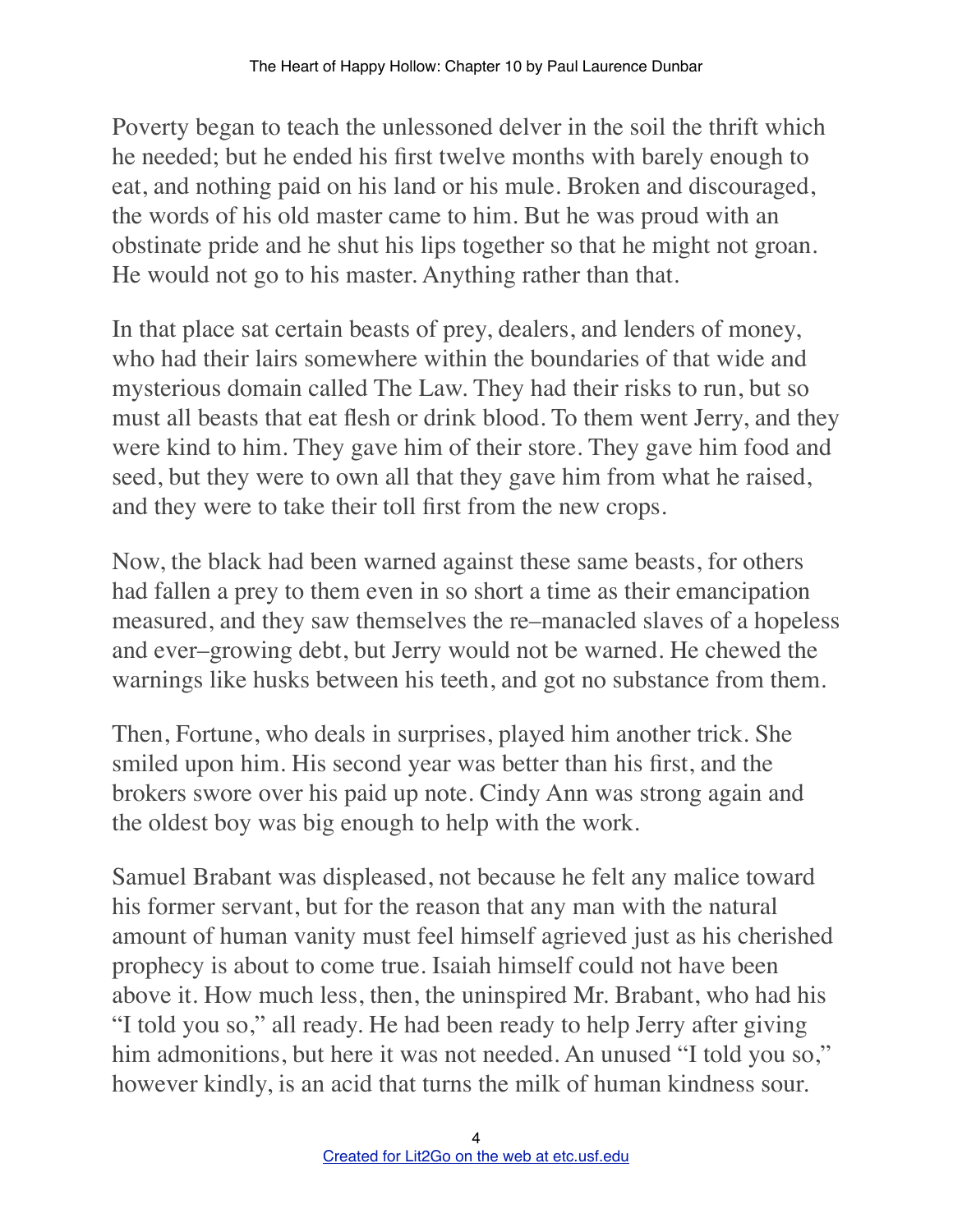Jerry went on gaining in prosperity. The third year treated him better than the second, and the fourth better than the third. During the fifth he enlarged his farm and his house and took pride in the fact that his oldest boy, Matthew, was away at school. By the tenth year of his freedom he was arrogantly out of debt. Then his pride was too much for him. During all these years of his struggle the words of his master had been as gall in his mouth. Now he spat them out with a boast. He talked much in the market–place, and where many people gathered, he was much there, giving himself as a bright and shining example.

"Huh," he would chuckle to any listeners he could find, "Ol' Mas' Brabant, he say, 'Stay hyeah, stay hyeah, you do' know how to tek keer o' yo'se'f yit.' But I des' look at my two han's an' I say to myse'f, whut I been doin' wid dese all dese yeahs—tekin' keer o' myse'f an' him, too. I wo'k in de fiel', he set in de big house an' smoke. I wo'k in de fiel', his son go away to college an' come back a graduate. Das hit. Well, w'en freedom come, I des' bent an' boun' I ain' gwine do it no mo' an' I didn't. Now look at me. I sets down w'en I wants to. I does my own wo'kin' an' my own smokin'. I don't owe a cent, an' dis yeah my boy gwine graduate f'om de school. Dat's me, an' I ain' called on ol' Mas' yit."

Now, an example is always an odious thing, because, first of all, it is always insolent even when it is bad, and there were those who listened to Jerry who had not been so successful as he, some even who had stayed on the plantation and as yet did not even own the mule they ploughed with. The hearts of those were filled with rage and their mouths with envy. Some of the sting of the latter got into their retelling of Jerry's talk and made it worse than it was.

Old Samuel Brabant laughed and said, "Well, Jerry's not dead yet, and although I don't wish him any harm, my prophecy might come true yet."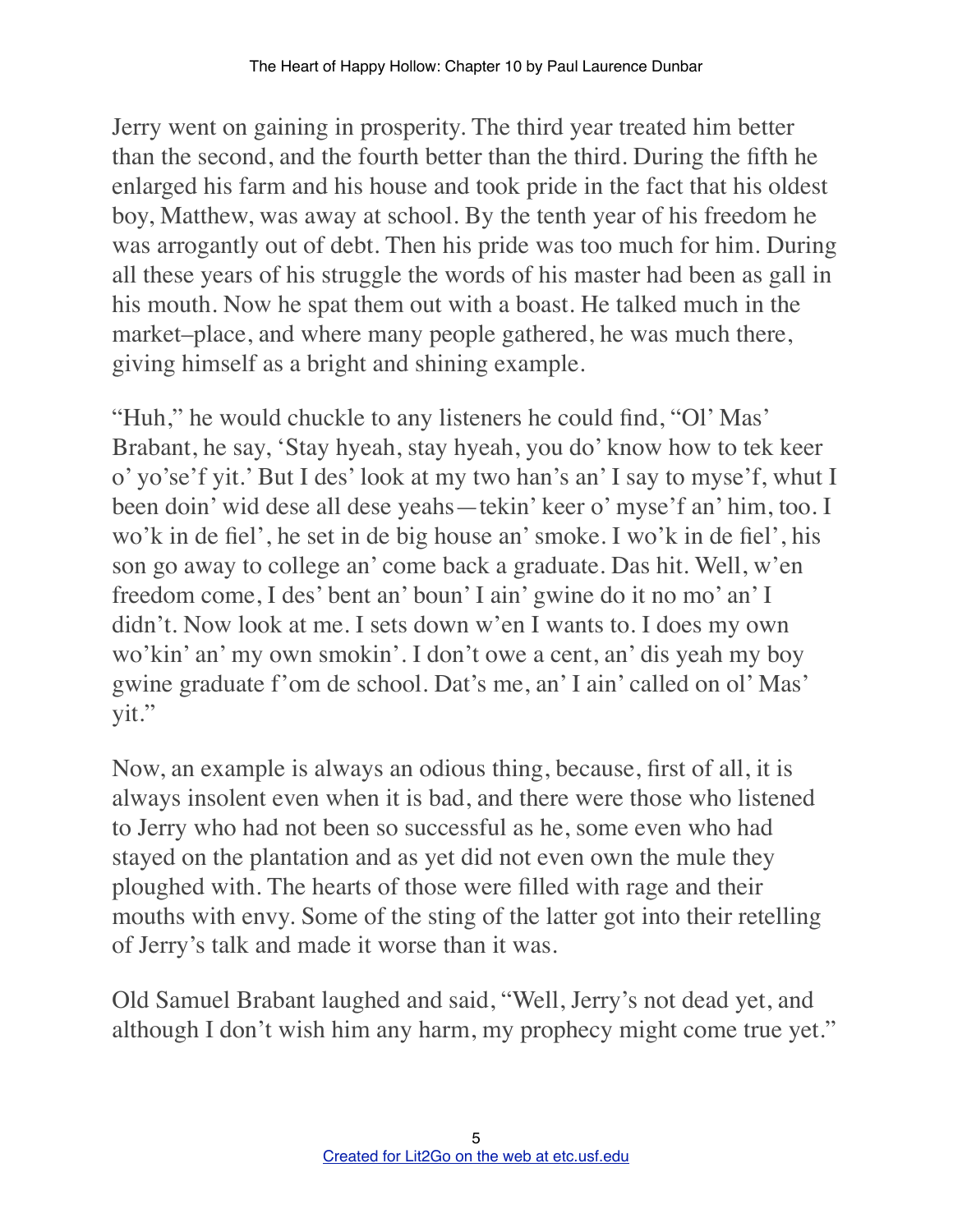There were others who, hearing, did not laugh, or if they did, it was with a mere strained thinning of the lips that had no element of mirth in it. Temper and tolerance were short ten years after sixty–three.

The foolish farmer's boastings bore fruit, and one night when he and his family had gone to church he returned to find his house and barn in ashes, his mules burned and his crop ruined. It had been very quietly done and quickly. The glare against the sky had attracted few from the nearby town, and them too late to be of service.

Jerry camped that night across the road from what remained of his former dwelling. Cindy Ann and the children, worn out and worried, went to sleep in spite of themselves, but he sat there all night long, his chin between his knees, gazing at what had been his pride.

Well, the beasts lay in wait for him again, and when he came to them they showed their fangs in greeting. And the velvet was over their claws. He had escaped them before. He had impugned their skill in the hunt, and they were ravenous for him. Now he was fatter, too. He went away from them with hard terms, and a sickness at his heart. But he had not said "Yes" to the terms. He was going home to consider the almost hopeless conditions under which they would let him build again.

They were staying with a neighbour in town pending his negotiations and thither he went to ponder on his circumstances. Then it was that Cindy Ann came into the equation. She demanded to know what was to be done and how it was to be gone about.

"But Cindy Ann, honey, you do' know nuffin' 'bout bus'ness."

"T'ain't whut I knows, but whut I got a right to know," was her response.

"I do' see huccome you got any right to be a–pryin' into dese hyeah things."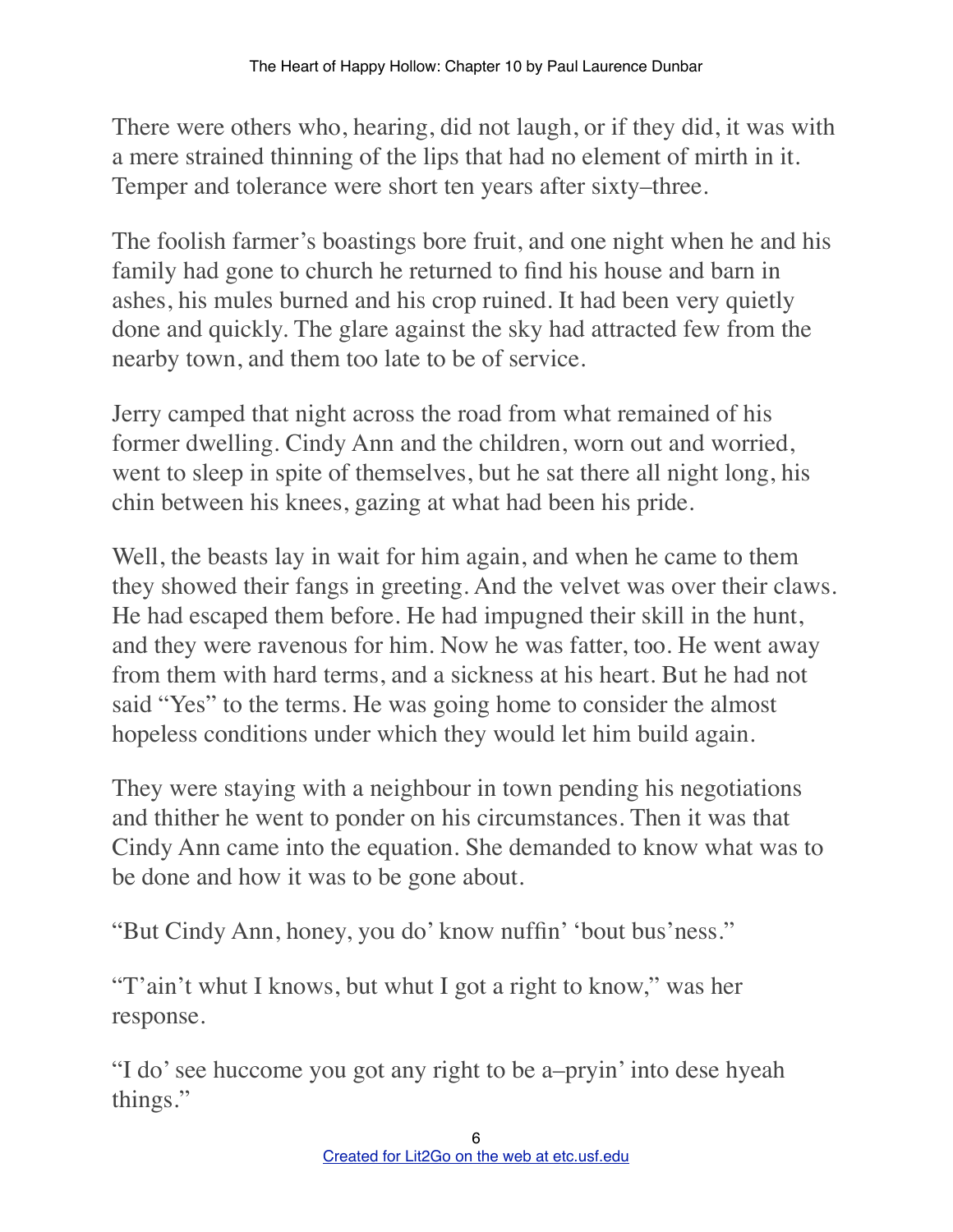"I's got de same right I had to w'ok an' struggle erlong an' he'p you get whut we's done los'."

Jerry winced and ended by telling her all.

"Dat ain't nuffin' but owdacious robbery," said Cindy Ann. "Dem people sees dat you got a little some'p'n, an' dey ain't gwine stop ontwell dey's bu'nt an' stoled evah blessed cent f'om you. Je'miah, don't you have nuffin' mo' to do wid 'em."

"I got to, Cindy Ann."

"Whut fu' you got to?"

"How I gwine buil' a cabin an' a ba'n an' buy a mule less'n I deal wid 'em?"

"Dah's Mas' Sam Brabant. He'd he'p you out."

Jerry rose up, his eyes flashing fire. "Cindy Ann," he said, "you a fool, you ain't got no mo' pride den a guinea hen, an' you got a heap less sense. W'y, befo' I go to ol' Mas' Sam Brabant fu' a cent, I'd sta've out in de road."

"Huh!" said Cindy Ann, shutting her mouth on her impatience.

One gets tired of thinking and saying how much more sense a woman has than a man when she comes in where his sense stops and his pride begins.

With the recklessness of despair Jerry slept late that next morning, but he might have awakened early without spoiling his wife's plans. She was up betimes, had gone on her mission and returned before her spouse awoke.